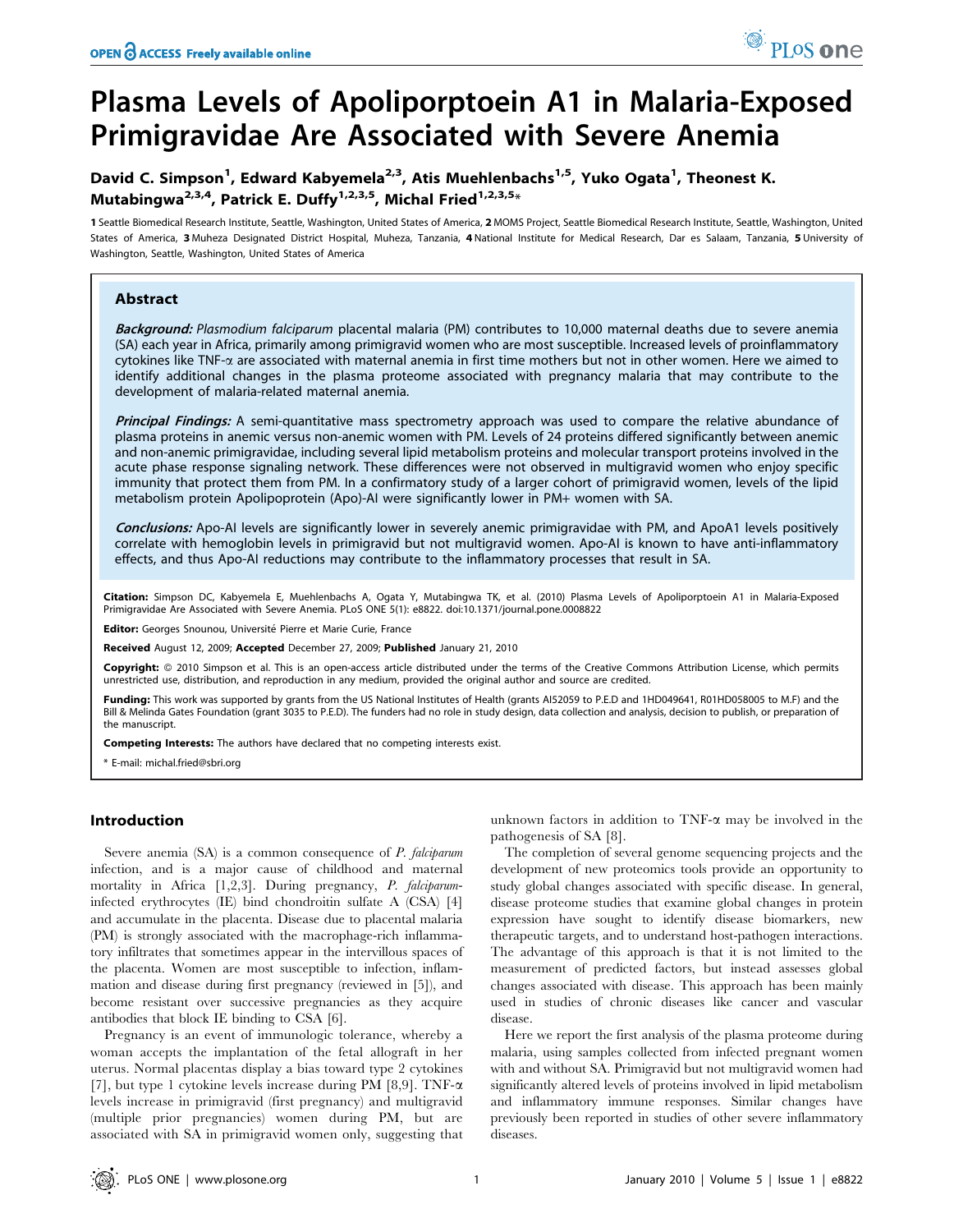#### Materials and Methods

#### **Subjects**

Samples used for these studies were collected from women who delivered at New Nyanza Provincial General Hospital, Kisumu, Kenya, or at the Muheza Designated District Hospital, Muheza, Tanzania. Parturients 18 years and older were invited to participate in the study, and gave signed informed consent after receiving a study explanation form and oral explanation from a nurse in their native language. Women with chronic or debilitating disease were excluded from the study. These studies were approved by the International Clinical Studies Review Committee of the Division of Microbiology and Infectious Diseases at the US National Institutes of Health, and ethical clearance was obtained from the Institutional Review Board of Seattle Biomedical Research Institute, the National Institute for Medical Research in Tanzania and the Kenya Medical Research Institute.

#### Clinical Data

Clinical information and medical history were recorded by study nurses using a standard questionnaire. Peripheral blood samples were collected by venipuncture immediately after delivery in citrate phosphate dextrose. Malaria infection status at the time of delivery was determined by microscopic examination of Giemsa-stained placental and peripheral blood smears. Hemoglobin concentrations were determined using Cell-Dyne 1200 hematology analyzer (Abott Diagnostics, North Chicago, IL, USA). SA was defined as hemoglobin level of  $\leq$ 7 g/dl in pregnant women. Plasma was separated by centrifugation, and aliquots were stored at  $-80^{\circ}$ C.

# Sample Selection

For global plasma proteome analysis, samples from malariainfected primigravidae and multigravidae with and without SA were selected from two cohorts of women (Kenya and Tanzania). For confirmatory studies by ELISA all available samples from malaria-infected and uninfected primigravid and multigravid women with SA were analyzed. Samples from the same groups of women without SA were randomly selected for ELISA analysis.

#### Preparation of Plasma Samples for Proteomics Studies

Six high-abundance plasma proteins were depleted using the Agilent (Palo Alto, CA, USA) Multiple Affinity Removal System Human 6 LC Column immunoaffinity-based depletion system according to the manufacturer's instructions. The proteins removed were albumin, IgG, IgA, transferrin, haptoglobin, and antitrypsin. The flow-through fraction containing unbound proteins was collected and concentrated using a 5 kDa molecular weight cutoff spin concentrator (Agilent). Samples were denatured and reduced by adding urea to 8 M, dithiothreitol to 10 mM, and then incubating for 1 h at  $37^{\circ}$ C. Cysteines were alkylated by adding iodoacetamide to 40 mM and then incubating for 1 h at  $37^{\circ}$ C. The reaction was quenched by adding dithiothreitol to a final concentration of 50 mM and then incubating for 1 h at  $37^{\circ}$ C. After a ten-fold dilution, the reduced and alkylated samples were digested overnight at  $37^{\circ}$ C using sequencing grade modified trypsin (Promega, Madison, WI, USA) at a 1:50 enzyme:protein (w/w) ratio. The resulting peptide mixtures were de-salted using DSC-18 solid-phase extraction cartridges (Supelco, Bellefonte, PA, USA). 500 µg of peptide samples were acidified and fractionated by strong cation exchange (SCX) chromatography on a 2.16200 mm Polysulfoethyl A column (PolyLC, Columbia, MD, USA). A gradient from 75% 10 mM formic acid (aq)/25%

acetonitrile (A) to 75% 500 mM ammonium formate (aq)/25% acetonitrile (B) over 45 min was used to achieve separation. Fractions containing peptides underwent a final de-salting step using Vydac C18 Silica solid-phase extraction spin columns (The Nest Group, Southborough, MA, USA). Peptide concentrations were determined using a BCA assay kit (Pierce, Rockford, IL, USA).

#### LC-MS/MS Analysis

LC-MS/MS was performed using an LTQ linear ion trap mass spectrometer (ThermoFinnigan, San Jose, CA, USA). The LC system consisted of a fused-silica nanospray needle packed inhouse with  $C18$  reversed-phase material. 2  $\mu$ g of total peptide at 0.1  $\mu$ g/ $\mu$ L were loaded onto the reversed phase column using a two-mobile-phase solvent system consisting of 0.4% acetic acid in water  $(A)$  and  $0.4\%$  acetic acid in acetonitrile  $(B)$ . The mass spectrometer operated in a data-dependent MS/MS mode over the  $m/z$  range of 400–1400. For each cycle, the five most abundant ions from each MS scan were selected for MS/MS analysis using 20% normalized collision energy. Dynamic exclusion was used to exclude ions that had been detected twice in a 30 sec window for 45 seconds.

#### Data Analysis

Raw MS/MS data were submitted to BioWorks 3.0 (Thermo-Electron, San Jose, CA, USA) and searched using the Sequest algorithm against a combined database of human and P. falciparum 3D7 protein sequences. The database was produced by downloading all human and P. falciparum 3D7 sequences available from NCBI GenBank on May 25, 2006 (based on GenBank release 153). Sequest output was analyzed and validated by PeptideProphet [10]. Peptides with a probability score of  $\geq 0.9$  were accepted. The lists of detected peptides were converted to a list of corresponding unique genes using the cross-reference table provided by NCBI (ftp://ftp.ncbi.nlm.nih.gov/gene/DATA/ gene2accession.gz). To estimate the false discovery rate, a reversed database approach was used [11]. The false discovery rate was estimated to be  $\leq$ 1% at the mass spectrum level and  $\leq$ 2% at the peptide level.

#### Proteins Networks and Functional Analysis

Differential expression of plasma proteins was estimated by comparing spectrum counts [12,13], and significant differences determined by Mann-Whitney U test using Statview software (SAS Inc, Cary, NC, USA).

Protein interaction networks and functions of differentially expressed proteins were analyzed using Ingenuity Pathways Analysis (Ingenuity Systems<sup>®</sup>, www.ingenuity.com). This program identifies networks of interacting proteins that are significantly enriched in the experimental dataset of differentially expressed proteins. Functional analysis of the dataset for molecular and cellular function, physiological system development and function, and disease and disorder, identifies predominant functions associated with the network. Statistical significance is calculated by comparing the number of proteins participating in a given function with the total number of the proteins known to have this function in the Ingenuity knowledge base.

#### ELISA Assays

Apolipoprotein AI (Apo-AI) and Apolipoprotein B (Apo-B) concentrations were measured by a sandwich ELISA method using kits (AlerChek Inc, Portland, ME, USA) according to the manufacturer's instructions.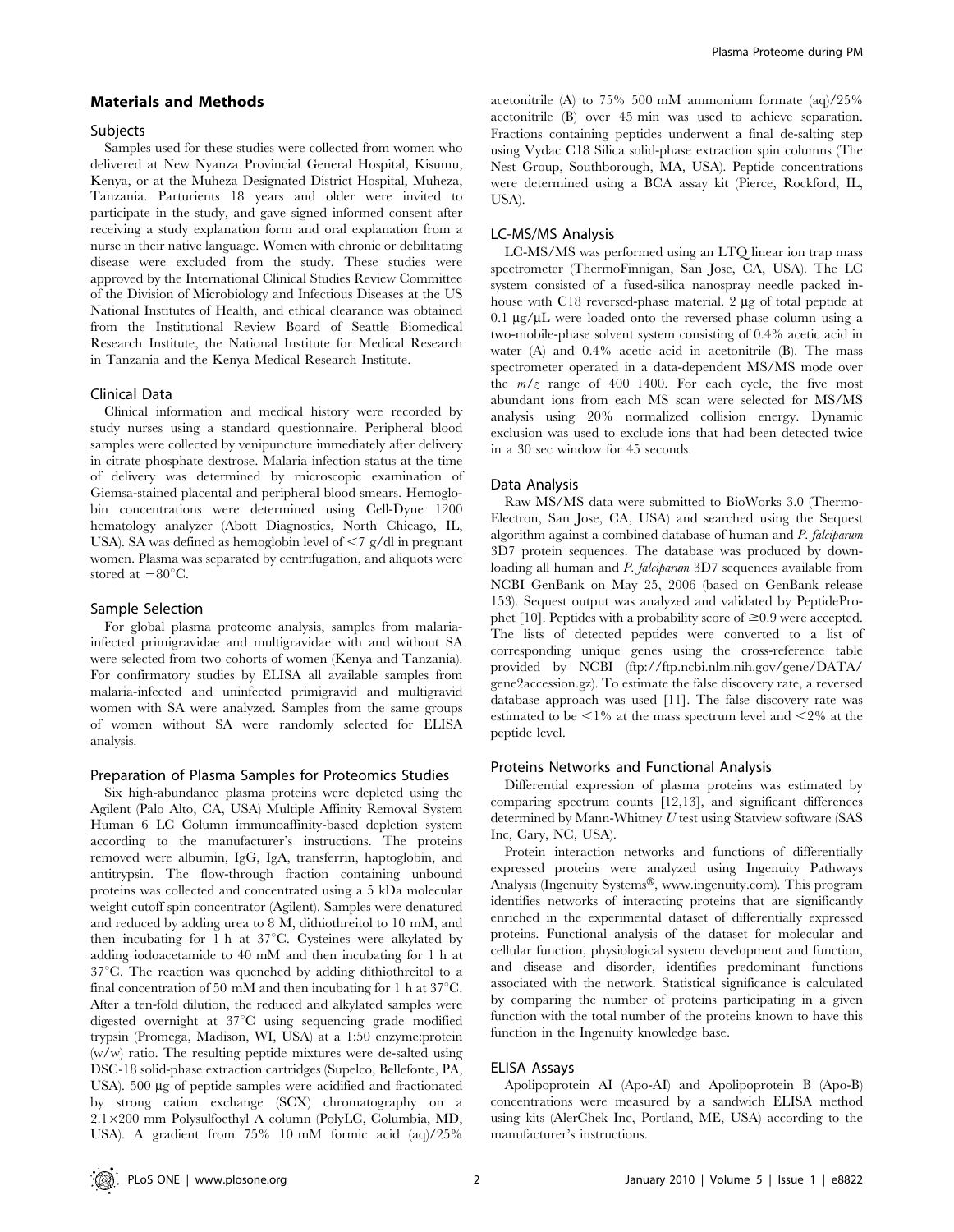# Results

#### Global Plasma Proteome by LC-MS/MS

Our goal in this study was to identify changes in the plasma proteome of P. falciparum infected pregnant women that are associated with SA. Plasma samples from 12 malaria-infected primigravidae (seven with SA and five without SA) and 12 samples from malaria-infected multigravidae (six with SA and six without SA) were analyzed. Mean placental parasite densities and mean hemoglobin levels were similar in the primigravid and multigravid women included in this study (Table 1).

In areas of high malaria incidence, anemia of primigravid women is commonly related to malaria while anemia of multigravid women is more likely to result from nutritional deficiencies [14]. The inclusion of plasma samples from malariainfected primigravid and multigravid women enabled us to identify plasma proteome changes specific to malaria-associated SA (ie, found in primigravid but not multigravid women).

Global proteomic analysis yielded a dataset which corresponded to 2072 distinct proteins. This set was further filtered to include only those proteins that had at least two peptides detected in 25% or more of the samples in at least one of the groups. The final dataset included 156 proteins.

To identify global changes associated with SA, we quantified protein levels in each sample according to the number of MS/MS spectra corresponding to each of the proteins (Table S1). Using spectrum count as a semi-quantitative approach is based on the model that the number of observed spectra is directly related to the relative abundance of the protein [12,15]. This model was previously validated by correlating protein concentrations and spectrum counts in samples spiked with known amounts of markers [12,16]. Spectrum count has been used in comparative analyses of the urine proteome and to determine proteome changes in different cells under varying growth conditions [13,17,18]. Although this approach is semi-quantitative, we applied this tool to identify potential differences among samples with different clinical presentations that can be further evaluated using accurate quantitative methods like ELISA.

Based on relative protein abundance, 20 proteins were downregulated and 4 proteins were upregulated in plasma samples from primigravidae with SA versus those without SA (Table 2). GO (gene ontology) analysis for biological function of these proteins identified enrichment of proteins that have a role as transporters (Table 2). These differences were not observed in the comparisons of plasma samples from multigravid women with and without SA, except for ITIH4 for which the spectrum count was lower in women with SA  $(p = .05)$ . Among multigravid women with SA, 13 other proteins were differentially expressed compared to multigravid women without anemia (Table S1).

Table 1. Characteristics of the study population in the mass spectrometry based proteomics study.

|                          | Primigravidae<br>Mean (SD) | Multigravidae<br>Mean (SD) | P value  |
|--------------------------|----------------------------|----------------------------|----------|
| Maternal age (yr)        | 19.4(1.6)                  | 26.5(4.5)                  | < 0.0001 |
| Placenta parasitemia (%) | 2.2(2.4)                   | 1.04(1.4)                  | $NS*$    |
| Hemoglobin (g/dl)        | 6.6(1.96)                  | 8(2.9)                     | $N*$     |

\* NS not significant.

doi:10.1371/journal.pone.0008822.t001

#### Interaction Networks and Canonical Pathway Analysis

To infer functional implications from the plasma proteome changes associated with SA during PM, we examined biological interaction pathways for the 24 differentially expressed proteins, using Ingenuity Pathways Analysis (IPA) software. Unlike traditional statistical analysis, pathway analysis provides overall information related to changes observed under different physiological conditions. Changes in the expression level of multiple proteins within a pathway increase the confidence that the differential expression of a single protein using traditional statistical methods is likely to be associated with the studied condition [19].

Of the 24 differentially expressed proteins, all were eligible for network analysis based on information available for each gene in the IPA Knowledge Base. Two interaction networks were identified for the proteins associated with SA (Table 3). The highest scoring network (Figure 1) incorporated 18 out of the 24 differentially expressed proteins (focus molecules) indicated in Table 2, and the second network incorporated 5 focus molecules.

Four significant functions were associated with these networks: lipid metabolism (11 proteins,  $p = 6.98 \times 10^{-8}$ ), small molecule biochemistry (16 proteins,  $p = 6.98 \times 10^{-8}$ ), molecular transport (14 proteins,  $p=1.2\times10^{-7}$ ), and protein synthesis (7 proteins,  $p=1.68\times10^{-7}$ ). By IPA analysis, plasma proteome changes in malaria-infected primigravidae with SA resulted in alterations of five canonical pathways, most significantly the acute phase response signaling pathway. The plasma proteins associated with SA were represented in this pathway with 11 proteins out of the 178 proteins assigned to the pathway ( $p = 2.77 \times 10^{-16}$ ).

#### ELISA Studies

By global plasma proteomic analysis, the relative abundance of seven apolipoproteins was lower among malaria-infected primigravidae with SA. Previous studies reported changes in HDLcholesterol and LDL-cholesterol during malaria infection. We verified the changes observed in lipid metabolism proteins by measuring Apo-AI and Apo-B concentrations (representing HDLcholesterol and LDL-cholesterol respectively) by ELISA in a larger group of samples collected from malaria-infected and uninfected primigravidae and multigravidae with and without SA (primigravidae n = 150; multigravidae n = 145). Plasma levels of Apo-AI were significantly lower in malaria-infected and uninfected primigravidae with SA versus those without SA  $(p=0.016,$  $p= 0.015$  respectively). Differences in Apo-AI levels between women with and without SA were not observed among malariainfected and uninfected multigravidae (Figure 2A). Among primigravidae, plasma Apo-AI levels positively correlated with hemoglobin levels in both malaria-infected and uninfected women (r = 0.285,  $p = 0.014$  n = 75; r = 0.394,  $p = 0.0007$ , n = 75 respectively).

We further analyzed the relationship between SA, ApoA1 levels and past infection determined by histological examination of placenta tissue. Of the 75 samples classified as uninfected by placental blood smear, 28 had a history of past infection based on the presence of hemozoin deposits in fibrinoid. Apo-AI levels were higher in samples from uninfected women compared to those with active or past infection ( $p = 0.05$ ,  $p = 0.0008$  respectively). Among women with a history of PM by placental histology, Apo-AI levels were similar between those with and without SA  $(p= 0.18)$ . Among uninfected primigravidae, Apo-AI levels were lower in those with SA but the difference did not achieve statistical significance  $(p= 0.06)$  (Figure 2B). Although Apo-AI levels were not significantly different between SA and non-anemic women, Apo-AI remained positively correlated with hemoglobin levels in samples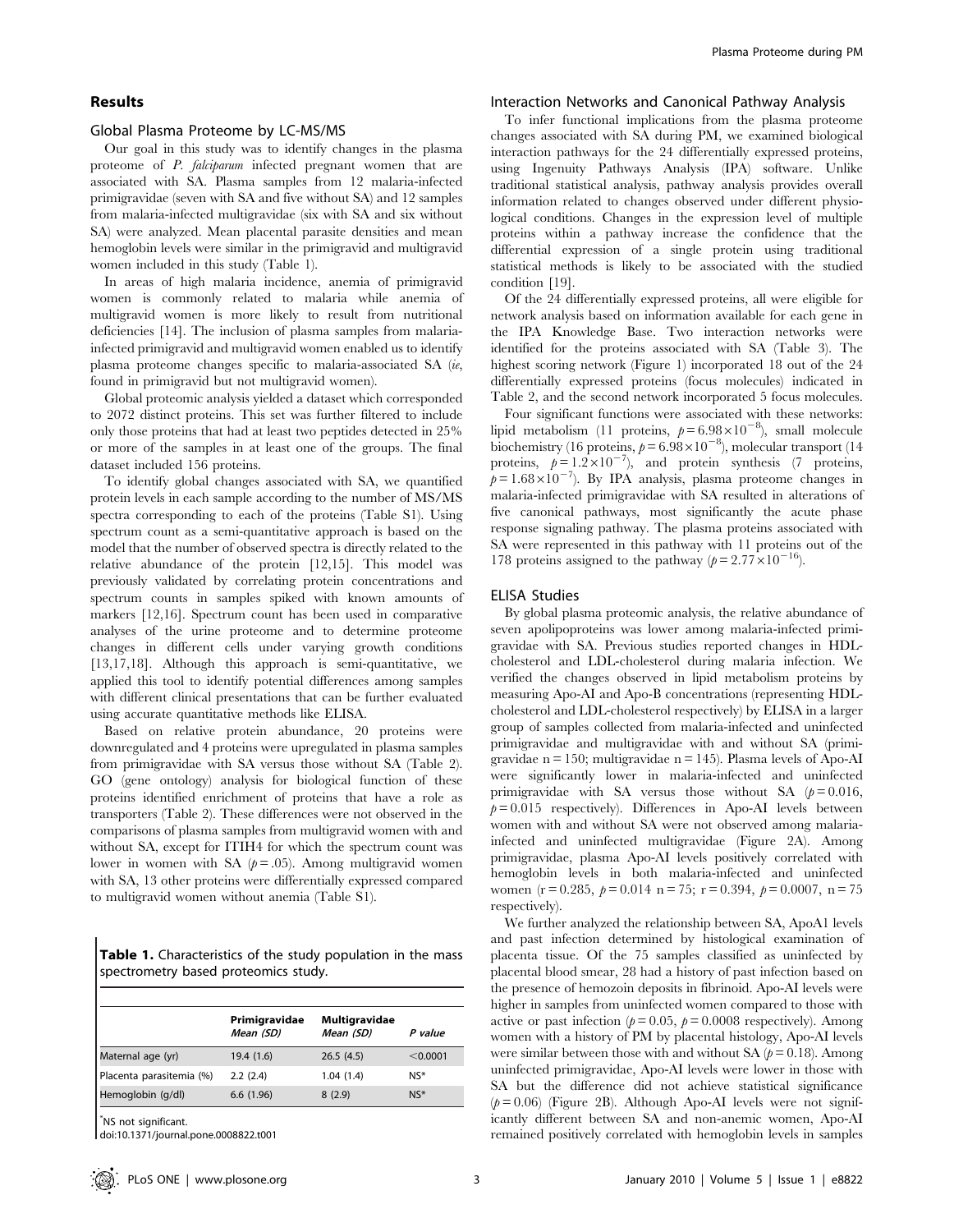Table 2. Differentially expressed proteins in plasma samples of primigravid women with SA versus those with no SA.

| <b>Accession number</b> | Gene symbol  | Ratio SA/No SA | P value (Mann-Whitney U test) | <b>Protein type</b> |
|-------------------------|--------------|----------------|-------------------------------|---------------------|
| NP 001624.1             | AMBP         | 0.71           | 0.034                         | transporter         |
| NP_000030.1             | APOA1        | 0.64           | 0.042                         | transporter         |
| NP 001634.1             | APOA2        | 0.30           | 0.0045                        | transporter         |
| NP_000375.1             | APOB         | 0.21           | 0.0145                        | transporter         |
| NP 001636.1             | APOC1        | 0.45           | 0.041                         | transporter         |
| NP 000474.2             | APOC2        | 0.38           | 0.034                         | transporter         |
| NP 000031.1             | APOC3        | 0.23           | 0.0045                        | transporter         |
| NP 001638.1             | APOD         | 0.65           | 0.025                         | transporter         |
| NP_000704.1             | <b>BLVRB</b> | 5.60           | 0.0088                        | enzyme              |
| NP 000706.1             | C4BPA        | 0.42           | 0.0043                        | other               |
| NP 000177.2             | <b>CFH</b>   | 0.72           | 0.041                         | other               |
| NP_001349.2             | DHX15        | 0.25           | 0.0067                        | enzyme              |
| NP 000496.1             | F12          | 1.62           | 0.05                          | peptidase           |
| NP_000499.1             | FGA          | 0.31           | 0.0045                        | other               |
| NP 005132.2             | FGB          | 0.31           | 0.0045                        | other               |
| NP_000500.2             | FGG          | 0.37           | 0.0118                        | other               |
| NP_002017.1             | FN1          | 0.22           | 0.0045                        | enzyme              |
| NP_066275.3             | <b>HPR</b>   | 5.51           | 0.0081                        | peptidase           |
| NP_002209.2             | ITIH4        | 0.57           | 0.0045                        | other               |
| NP 000883.2             | KLKB1        | 0.55           | 0.01                          | peptidase           |
| NP_005568.1             | LPA          | 0.02           | 0.0015                        | other               |
| NP 005800.3             | PRDX2        | 3.20           | 0.022                         | enzyme              |
| NP_006503.1             | SAA4         | 0.58           | 0.049                         | transporter         |
| NP 006513.1             | WNT6         | 0.40           | 0.025                         | other               |

doi:10.1371/journal.pone.0008822.t002

from uninfected primigravidae with and without past infection  $(r = 0.398, p = 0.038, n = 28; r = 0.396, p = 0.007, n = 47)$ . Defining placental infection history by placental histology could be limited by the time interval between infection and delivery. The correlation between ApoA1 and hemoglobin levels in primigravidae but not in multigravidae suggests that early PM events that may not be detected by placental histology could have a long term effect on anemia.

Previous studies suggested that pro-inflammatory cytokines like TNF- $\alpha$  can decrease levels of Apo-AI [20,21]. Consistent with this, levels of TNF-a, IL-10 and IL-6 in placental blood (but not peripheral blood) were inversely correlated with peripheral Apo-AI levels in malaria-infected primigravidae  $(r = -0.385,$ 

 $p= 0.0017$ ,  $n = 67$ ;  $r = -0.484$ ,  $p = 0.0002$ ,  $n = 62$ ;  $r = -0.353$ ,  $p= 0.025$ , n = 50 respectively). Among uninfected primigravidae, levels of  $TNF-\alpha$  and IL-10 in placental blood (but not peripheral blood) were inversely correlated with peripheral Apo-AI levels  $(r = -0.535, p<.0001, n = 70; r = -0.289, p = 0.02, n = 65)$ . TNFa remained inversely correlated with Apo-AI levels after excluding samples with evidence of past infection. Among malaria-infected multigravid women levels of TNF- $\alpha$  and IL-10 in placental blood (but not peripheral blood) were similarly inversely correlated with peripheral Apo-AI ( $r = -0.453$ ,  $p = 0.011$ ,  $n = 24$ ;  $r = -0.392$ ,  $p= 0.036$ , n = 22 respectively). A correlation between Apo-AI and cytokine levels was not observed in samples collected from uninfected multigravid women. During malaria infection, levels

Table 3. Interaction networks defined by Ingenuity Pathways Analysis.

| lıd | <b>Molecules in Network</b>                                                                                                                                                                                                                                                              | Score | <b>Focus Molecules in</b><br>Network (in bold) | <b>Top Functions</b>                                                             |
|-----|------------------------------------------------------------------------------------------------------------------------------------------------------------------------------------------------------------------------------------------------------------------------------------------|-------|------------------------------------------------|----------------------------------------------------------------------------------|
|     | AMBP, APOA1, APOA2, APOB, APOC1, APOC2, APOC3, APOD, APOF,<br>CFHR1, F12, FERMT2, FGA, FGB, FGG, Fibrin, Fibrinogen, FN1, HDL, HPR<br>(includes EG:3250), IL1, ITIH4, Jnk, L-cysteine, L-proline, LDL, LPA, NFkB<br>(complex), P38 MAPK, PKc(s), PRDX2, SAA4, SAA@, Stat3-Stat3, TMPRSS6 | 47    | 18                                             | Lipid metabolism<br>Small molecule biochemistry<br>Cardiovascular disease        |
| 12  | AIFI, ANPEP, APCS, ATP6V1B2, BLVRB, C4BPA, C4BPB, CAT, CDKN3, CFH,<br>chondroitin sulfate A, CKS2, CMA1, CP, CTSK, DHX15, EMR1, heparin,<br>IGFBP6, IL6, KITLG, KLKB1, LBP, LDLR, LIPC, PRG2 (includes EG:5553),<br>PROS1, RARRES2, retinoic acid, SAA2, SERPINA5, SMAD5, TPSB2, UBE2C   | 10    |                                                | Antigen presentation<br>Cell-mediated immune response<br>Humoral immune response |

doi:10.1371/journal.pone.0008822.t003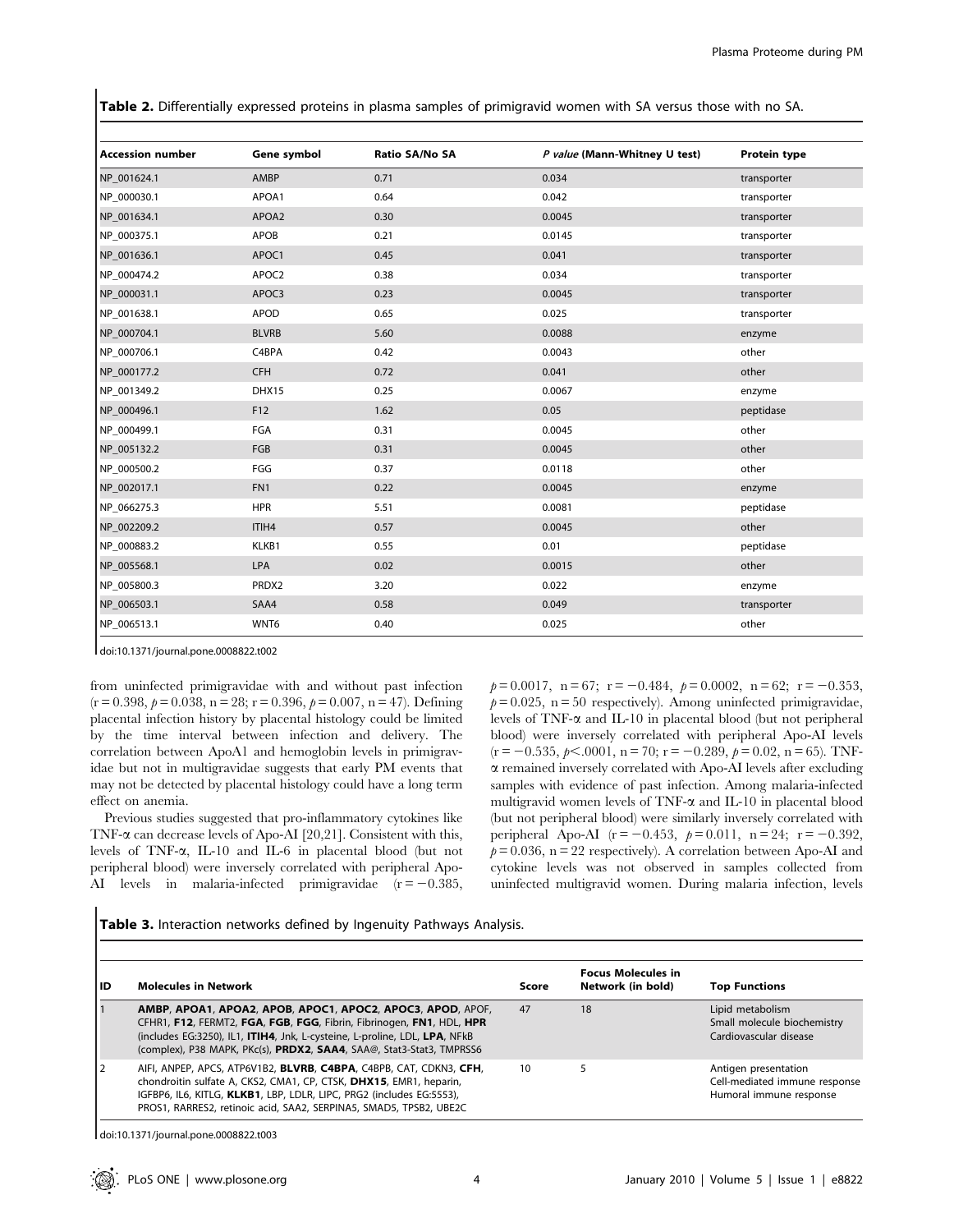

Figure 1. Network of differentially expressed plasma proteins of primigravid women with SA vesus primigravid women without SA. 24 proteins were eligible for network analysis by Ingenuity Pathways Analysis. The top-scoring network, illustrated here, included 18 focus proteins. Green and red symbols represent proteins that were down- and up-regulated during SA respectively. Gray symbols represent proteins identified in the study for which the difference in expression level did not achieve statistical significance. Direct and indirect interactions are represented by the solid and broken lines respectively. doi:10.1371/journal.pone.0008822.g001

of TNF-a and IL-10 increase in both primigravid and multigravid women [8,9], and could explain decreases in Apo-AI levels in these women.

By MS/MS data, Apo-B was significantly less abundant among primigravidae with SA (Table 2). Plasma levels of Apo-B measured by ELISA were significantly lower in both primigravidae and multigravidae with PM compared to uninfected women (Figure 3). However, Apo-B levels were similar in women with SA compared to those without SA.

# Discussion

Global proteomic analysis is not limited to the examination of known set of factors, and therefore has been a transformative technology that facilitates the identification of novel disease pathways and markers. In this study we employed mass spectrometry-based proteomics to better understand pregnancy malaria pathogenesis by identifying biomarkers associated with inflammation and anemia during placental malaria. We found that SA in infected primigravidae is associated with a significant change in proteins involved in lipid metabolism. Several previous studies found that severe infections or chronic inflammatory diseases other than malaria will also modulate the expression of proteins involved in lipid metabolism. During severe sepsis or chronic inflammation, pro-inflammatory cytokine and triglyceride (TG) levels are increased, while HDL-cholesterol, Apo-AI, Apo-B and LPa levels are decreased [22,23,24,25]. Among patients under intensive care for severe sepsis, low levels of Apo-AI are associated with exacerbations of inflammation and poor prognosis [26].

Changes in lipid parameters have also previously been described in malaria-infected individuals. In several hospital-based studies of mild and severe malaria cases, TG levels were increased and HDL-cholesterol levels were decreased [27,28,29,30]. In a study of asymptomatic children harboring low parasite levels, malaria treatment was followed by increases in HDL-cholesterol, LDLcholesterol and total cholesterol levels, and a decrease in TG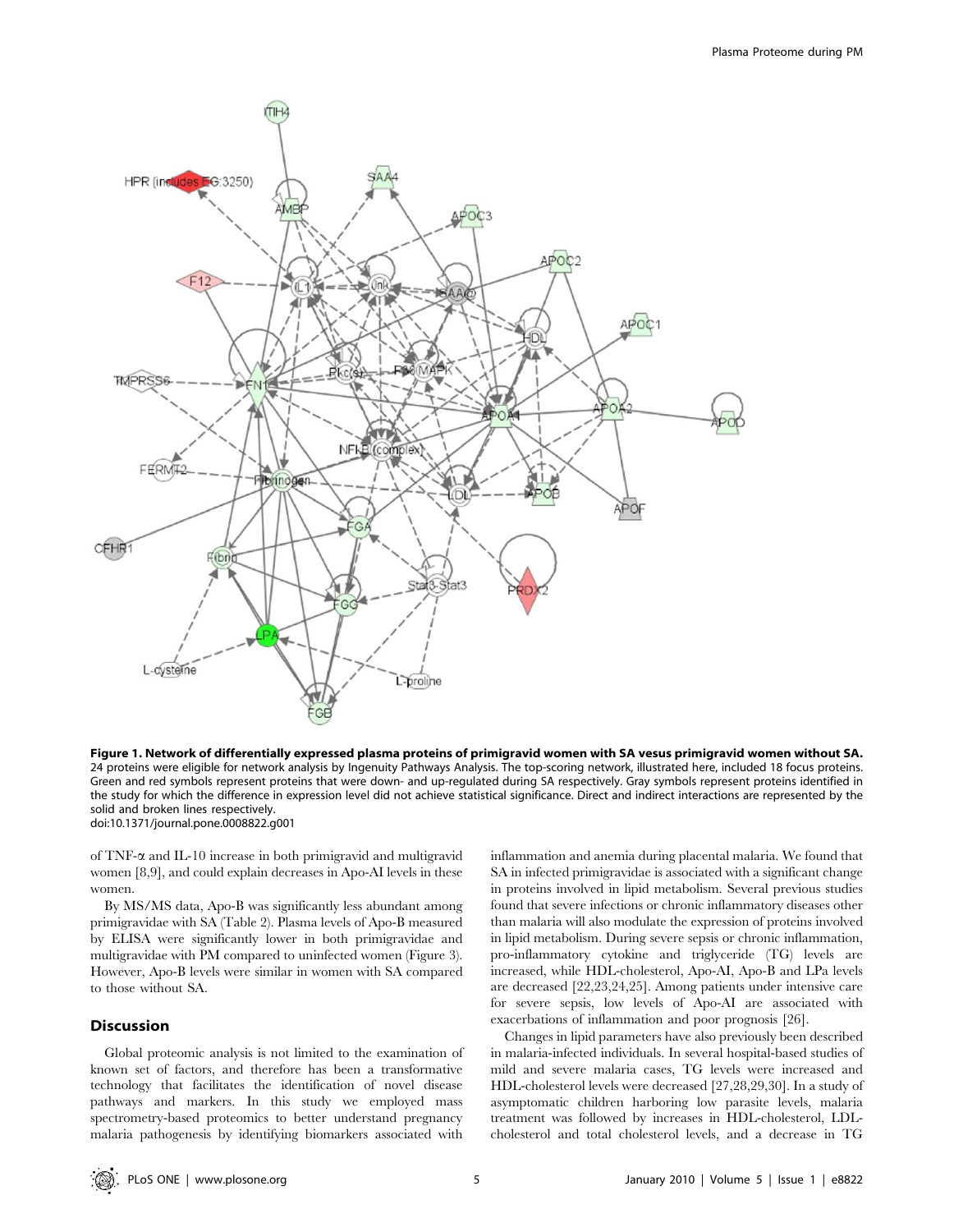

Figure 2. Comparison of peripheral plasma levels of Apo-A1 between malaria-infected and uninfected women with and without severe anemia. (A) Apo-AI levels in severely anemic (open boxes) and non-anemic (gray boxes) women stratified by gravidity and malaria infection status. Number of samples tested (severely anemic, nonanemic) and the significance of differences between anemic and nonanemic women (p value analyzed by Mann-Whitney U test): primigravid, PM+ (17, 58;  $p = 0.016$ ); primigravid, PM- (27, 48;  $p = 0.015$ ); multigravid, PM+ (7, 26;  $p = 0.11$ ); multigravid, PM- (54, 58;  $p = 0.6$ ). (B) Apo-AI levels in severely anemic (open boxes) and non-anemic (gray boxes) primigravid women stratified by 3 stages of infection: active infection (PM+), past infection, and no infection (PM-). Number of samples tested (severely anemic, non-anemic) and the significance of differences between anemic and non-anemic primigravid women (p value analyzed by Mann-Whitney U test): PM+ (17, 58;  $p = 0.016$ ); past infection (11, 17;  $p = 0.18$ ); PM- (16, 31;  $p = 0.06$ ). The box plots include the median (middle line), interquartile ranges (box), and  $10-90<sup>th</sup>$  percentiles (whiskers). doi:10.1371/journal.pone.0008822.g002

concentrations [31]. However, these changes were not associated with improvements in hemoglobin levels or other clinical parameters.

We earlier showed that SA is associated with high  $TNF-\alpha$  levels in primigravid but not in multigravid women with PM, suggesting a role for other factors in the pathogenesis of SA. Apo-AI is a candidate factor for such a role. Apo-AI binds T cells in vitro and blocks contact with monocytes, thereby playing an anti-inflammatory role by inhibiting TNF- $\alpha$  and IL-1 $\beta$  production by monocytes [32]. Levels of pro-inflammatory cytokines and lipids change during chronic inflammatory diseases like rheumatoid arthritis (RA) [33]. Apo-AI levels decrease in the plasma but increase in synovial fluid of patients with active rheumatoid arthritis [34]. Immunohistological studies have co-localized Apo-



Figure 3. Comparison of peripheral plasma levels of Apo-B between malaria-infected primigravid and multigravid women. Apo-B in malaria-infected (open boxes) and uninfected (gray boxes) women stratified by gravidity. Numbers of samples tested (infected, uninfected) and the significance of the differences between malariainfected and uninfected women (P value analyzed by Mann-Whitney U test): primigravid (75, 75;  $p = 0.0008$ ; multigravid (33, 112;  $p = <.0001$ ). The box plots include the median (middle line), interquartile ranges (box), and 10-90<sup>th</sup> percentiles (whiskers). doi:10.1371/journal.pone.0008822.g003

AI with T lymphocytes and macrophages in the inflamed synovium from patients with active arthritis but not patients with inactive arthritis, suggesting that Apo-AI may have a role in limiting inflammation [35]. In parallel,  $TNF-\alpha$  inhibits the expression of Apo-AI transcription in a dose-dependent manner [20,21] suggesting a counter-regulatory relationship between TNF- $\alpha$  and Apo-AI during inflammatory responses.

Cytokines have a major role in stimulating the production of acute phase proteins (APP) as part of the host immune response to infection (reviewed in [36]), but prolonged inflammatory immune responses may be harmful to the host. Like albumin, Apo-AI is classified as a negative APP. While the role of negative APP is unclear, reduced levels of negative APP with anti-inflammatory activity, such as Apo-AI and transthyretin, may promote proinflammatory responses [35,36]. This may be useful during the acute response to infection, but a prolonged pro-inflammatory environment may be deleterious to the host, leading to poor outcomes like anemia and impaired growth [36].

Several studies have identified associations between inflammatory immune responses and disease severity during malaria infection. In particular, TNF-a has been found to have both protective and harmful effects. TNF- $\alpha$  promotes parasite killing and has a protective role in controlling parasite levels, but high  $TNF-\alpha$  levels have been associated with severe malaria syndromes like severe anemia and cerebral malaria [8,37,38]. In this study, Apo-AI levels negatively correlate with  $TNF-\alpha$  levels in all women. Among primigravid women but not multigravid women, Apo-AI levels are significantly lower during SA. Multigravid women have specific immunity to placental parasites and are able to rapidly clear the infection, unlike primigravid women who lack specific immunity and often experience a prolonged pro-inflammatory state during PM. Moreover, a previous study demonstrated that the recovery in plasma lipoprotein levels after P. vivax infection is a slow process, with levels returning to normal 12 months after treatment [30]. We propose that the longer duration of PM or more frequent infection in primigravid women results in longer exposure to a proinflammatory environment that could lead to excessive reductions in Apo-AI levels and increases in the risk of SA.